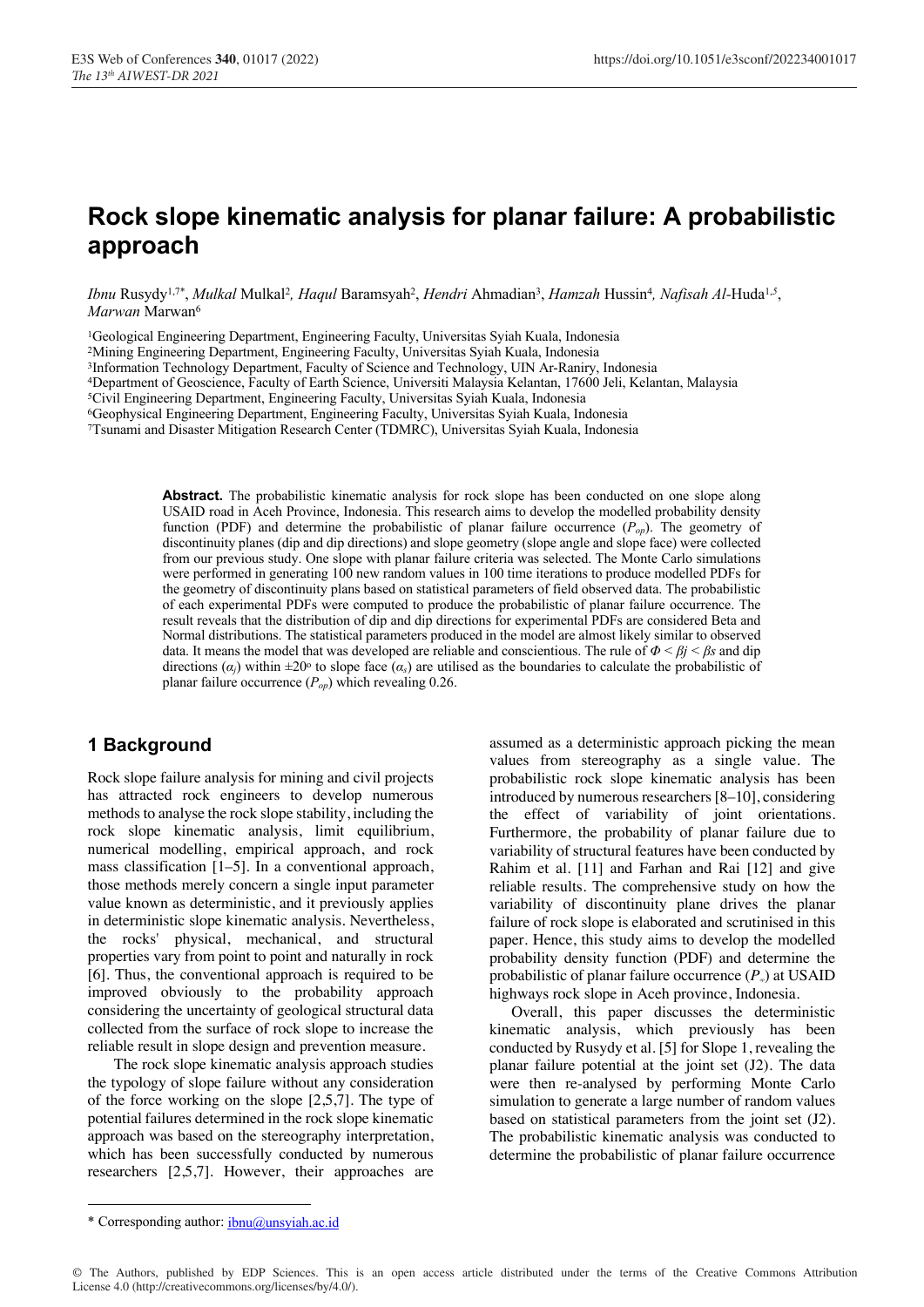$(P_{\varphi})$  and how the variability of joint and slope geometries influence the failure.

# **2 Methodology**

This research was conducted at the rock slopes along USAID highways side, build after Indian Ocean Tsunami hit Aceh province. During construction, a multitude of rock slopes have been exposed; hence, some slopes are vulnerable and need to be investigated and analysed. The dip and dip direction of discontinuity planes (e.g. joints, bedding) on the rock slopes were recording directly employing geological compass by Rusydy et al. [2,5,7,13]. The dip and dip direction discontinuity planes data were plotted in stereographic projection to determine the number of planes most likely having a similar direction with the slope face, and the dips of planes are higher than friction angle (*Ф*) but lower than slope angle. The Alejano et al. [14] suggested method was utilised in this study to determine the basic friction angle.

#### **2.1 Rock slope kinematic analysis**

Rock slope kinematic analysis is associated with the rock slope movement process without considering the forces working the rock slope. This approach is introduced by Hoek & Bray [15] and Goodman [16]. The analysis and calculation are stands on the stereography projection, which are projected in the dip (*βj*) and dip direction of discontinuity planes (*αj*), which is 3D into the 2D model [2,5,7]. Other input data required in the kinematic analysis is friction angle (*Φ*) determined by employing the tilt testing suggested by Alejano et al. [14].

The Orient software developed by Vollmer [17] was utilised in this research to produce a stereography



**Fig. 1**. Geometric circumstances for Plane failure (a) The graphic view of planar failure, (b) stereography projection, after modified from Wyllie & Mah [18].



**Fig. 2.** Stereography projection plot for Slope 1 from Rusydy et al. [5], Joint set (J2) in red line formed the planar failure mode.

projection model (see Fig. 2). The mean of plane orientations  $(\beta_i \text{ and } \alpha_j)$  are determined from Orient software as the joint sets. Those joint sets combine with the orientation of slope ( $\beta$ *, and*  $\alpha$ *)* and friction angle ( $\Phi$ ) are deployed to determine the typology of failures (e.q. planar, wedge, toppling). Using the mean of plane orientation without considering the variability of those orientations is known as the deterministic approach.

Ten rock slopes have been investigated by Rusydy et al. [2] and Rusydy et al. [5], employing the scan-line method. Four from ten slopes are potentially had planar failure refer to deterministic kinematic analysis. Nonetheless, this paper merely discusses one slope as an example to introduce the probabilistic approach in analysing the planar failure probabilities.

Planar failure is a common failure typology in rock slope stability study; nevertheless, it requires numerous geometric circumstances to occur. Wyllie and Mah [18] noted that the planar failure occurs when the dip direction of joint planes  $(\alpha)$  are within  $\pm 20^{\circ}$  to the slope face  $(\alpha)$ . The following condition to planar failure to occur is when the dip of joint  $(\beta j)$  is lower than slope angle ( $\beta$ *s*), yet it must be higher than friction angle ( $\Phi$ ), or in another way it can be written as  $\Phi < \beta j < \beta s$ . The last circumstances is a present of tension crack in the upper part of the slope, as denoted in Fig. 1. In this study, those circumstances play a crucial role as the boundaries in determining probabilistic of planar failure occurrence except the presence of tension crack due to it is undefined in the field.

#### **2.2 Probabilistic kinematic analysis**

Probabilistic analysis is performed when the field data are insufficient or burdensome to assign a single value to calculate the model. Probabilistic describe the degree of belief in the truth of circumstances [19]. Hence, this study revealed probabilistic values between 0 and 1 to express the degree of belief for planar failure to occur. Obregon and Mitri [20] argued that the probability of failure for slope stability could be computed by encountering two models (series and parallel) influenced by numerous parameters. The series model is described as a single line from starting point to the end. If one parameter fails, it could trigger the rock slope failure. While in the parallel system, it requires all failure components to trigger the rock slope failure. The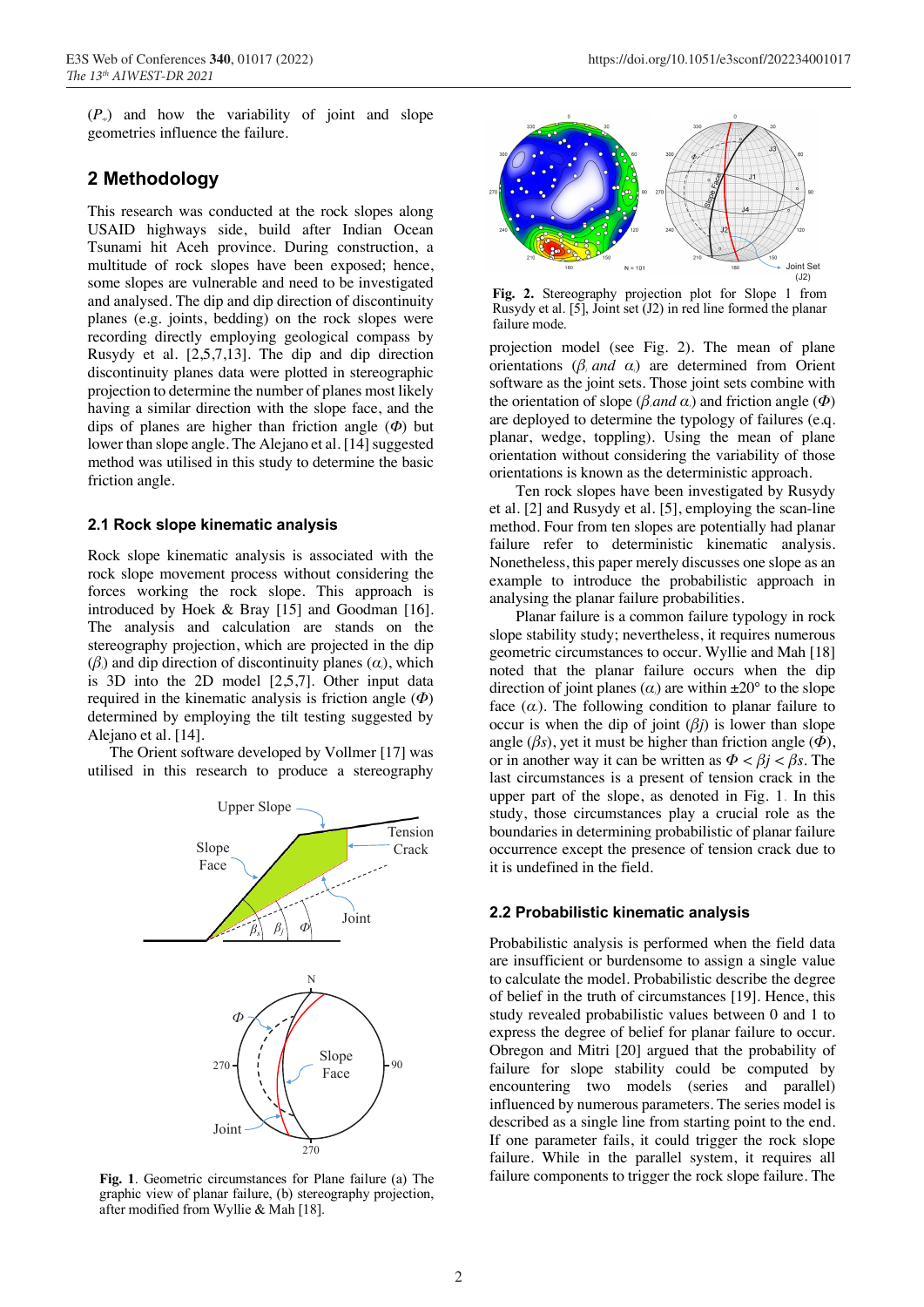planar failure in rock slope is more likely similar to the parallel system requiring at least two geometric circumstances to slope to have planar failure as mentioned previously ( $\Phi < \beta j < \beta s$ ) as the first component and the second component is dip direction ( $\alpha$ <sup>*j*</sup>) within  $\pm 20^{\circ}$  to the slope face ( $\alpha$ <sup>*j*</sup>), please see Fig. 3. According to Obregon and Mitri [20], the probability of all components are expressed as  $P[p_1 \cap p_2 \dots \cap p_N]$ . It means the failure could happen in a parallel system when all components fail, and in probability analysis, they have an intersection relationship.

The probabilistic of failure (*Pf*) for parallel system failure in rock slope can be simplified as denoted in Equation 1. This rule assumes all the parameters (*N*) governing the rock failure are independent and has their probabilities (*Pi*).

$$
Pf = \prod_{i=i}^{N} (Pi)
$$

Naturally, the values of dip direction  $(\alpha_i)$ , dip  $(\beta_i)$ , and friction angle  $(\Phi)$  vary from site to site, from point to point while the slope angle  $(\beta s)$  and slope face  $(\alpha)$ have a single value. The variability  $\alpha_i$ ,  $\beta_j$ , and  $\Phi$  lead to uncertainty; accordingly, the probabilistic kinematic analysis approach is necessary to cope with this variability. The probabilistic density function (PDF) of  $\alpha_i$  and  $\beta_j$  were generated at the first stages utilising the R programming software, while the *Φ* is assuming as a single value. The example of PDFs and histograms in this study is denoted in Fig. 4.

After the dip and dip direction PDFs are developed, the kinematic instability is quantified as the probability of pole or plane triggering the failure mechanism. The probabilistic of planar failure occurrence  $(P_n)$  is written in Equation 2 as suggested by Obregon and Mitri [20].

$$
P_{op} = Pr[\Phi \le \beta_j \le \beta_s]. Pr[\alpha_s - 20^{\circ} \le \alpha_j \le \alpha_s + 20^{\circ}]
$$



**Fig. 3.** Parallel system for planar failure in this study

#### **2.3 Monte carlo simulation**

The Monte Carlo simulation was run in this study to generate large numbers of dips and dip directions. This simulation is the most common approach in stochastic analysis in that the random values to the model is generated from sampled statistical distribution or frequency distributions like histograms and probability density function (PDF) [21,22].



**Fig. 4.** (a) The Histogram, (b) PDF, and (c) Boxplot of joint geometries for Slope 1 joint set 2 (J2).

The number of observations for the joint set (J2) is merely 22 data, and it is insufficient to perform the probabilistic analysis directly from the PDF of field observed data. Thus, the Monte Carlo simulation was performed to generate large new random values based on statistic characterisation from field observed data (*βj,*  $α$ <sup>*j*</sup> distributions (see Fig. 3). 100 new data have been generated in 100x iteration for dips and dip directions using R data analysis software. As denoted in Fig. 4, the dip of joints has a Beta distribution typology while the dip direction is recognised as Normal distribution typology. In performing the simulation for Beta distribution, it requires the *Shape1*, and *Shape2* from observed data. The EnvStats package in R programming software developed by Millard [23] was employed to determine the *Shape1* and *Shape2* values from field observed data. Due to the dip direction data distribution is assumed as a normal distribution, it merely requires the mean  $(\mu)$  and standard deviation  $(\sigma)$  values.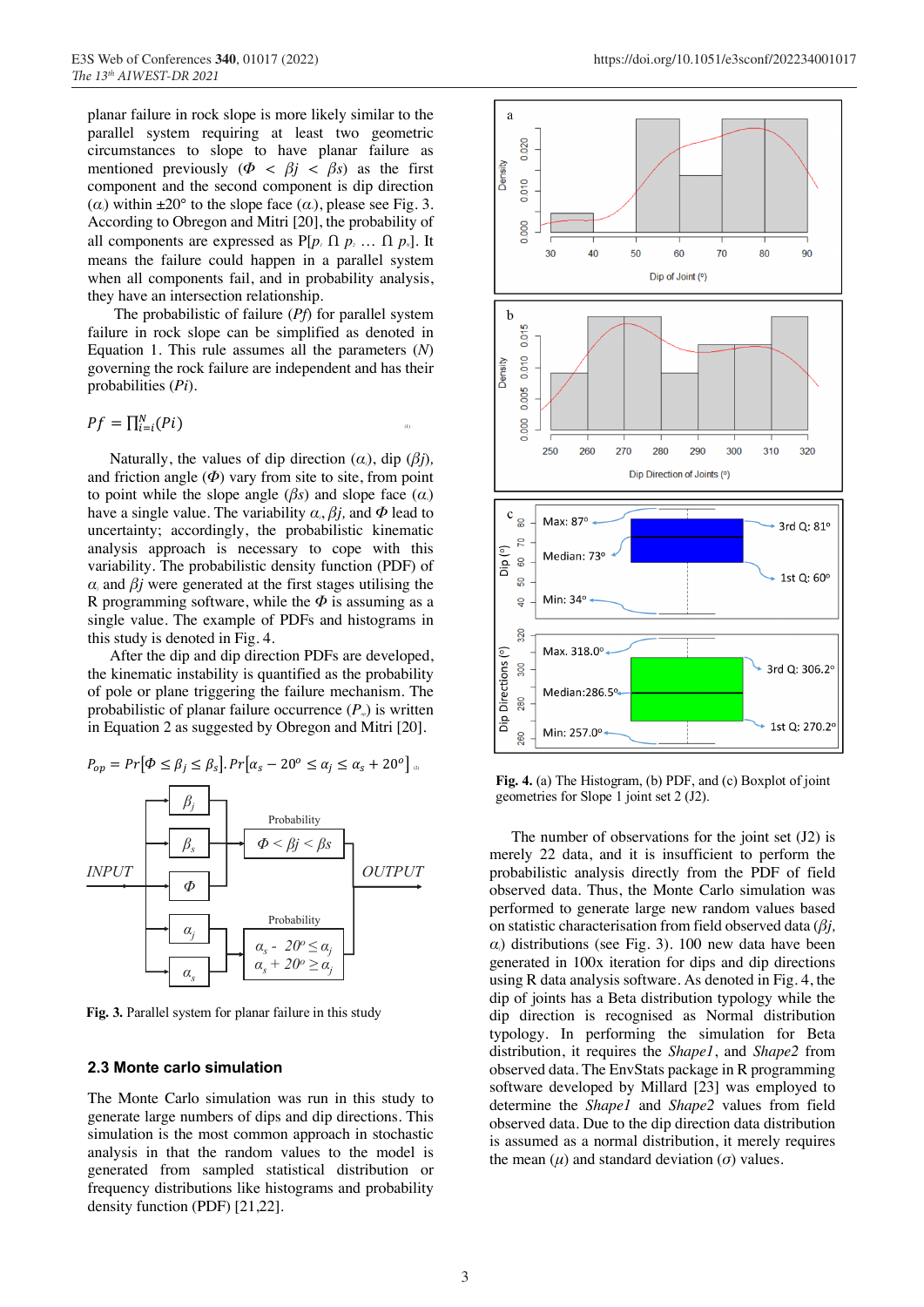# **3 Results**

The observed data distributions are the key in developing the experimental model utilising the Monte Carlo simulation; accordingly, the result of experimental models varies from 100x of iteration, and probabilistic kinematic analysis for J2 discusses.

### **3.1 The experimental models**

The EnvStats R package was employed for Beta distribution and revealed the *Shape1* value for a dip of joints is 7.753, and *Shape2* is 3.324 from observed data (*J2*). Furthermore, the dip direction was recognised as Normal distribution, having 287.136 of *μ* and 20.185 of *σ.* The experimental distribution was developed by employing those statistical parameters.

In developing experimental distribution, 100 times iteration was run for 100 data, and all those simulations are plotted in one histogram and PDF as denoted in Fig.



**Fig. 5.** The Experimental Histogram and PDF joint geometries for Slope 1 joint set 2 (J2) with N=100 and iteration 100 times. The Dip has Beta distribution typology, whilst the Dip direction has Normal distribution.



**Fig. 6.** Box plot of experimental data distributions from 100x

5. Even though the range of the dip from the observed data is 34 to 87, the Monte Carlo simulation reveals bit higher data than expected. Yet, this simulation result is reliable, and the first quarter (*Q1*) and the third quarter (*Q3*) are similar to observed data. The distribution of dip direction experimental histogram and PDF is considered as normal distribution where the median and mean value are almost likely similar.

Fig. 6 denotes the boxplots of experimental data in a different iteration, the number of iteration as shown in the x-axis. The boxplot reveals the minimum, *Q1*, median, *Q3*, and maximum values sequentially from the bottom to the top. From 100 iteration, the median values of dip vary from  $66.41$  to  $75.51$ , while the actual median value from field data is 73°. The field observed median value for dip direction is  $N$  286.5 $E$ , whilst the modelled values fluctuate in 100 times iteration from  $N$  276.9 $E$  to  $N$  295.3 $E$  as shown in Fig. 6.

#### **3.2 Probabilistic kinematic**

After all simulated models reveal reliable results, the next stage is computing the probabilistic planar failure occurrence  $(P_{\varphi})$  employing Equation 2. The geometric circumstances for planar failure are played an essential role as the boundaries in calculating the probabilistic to dip and dip direction in the PDF model.

According to Rusydy et al. [5], the investigated slope has  $27<sup>\circ</sup>$  of friction angle ( $\Phi$ ) and the slope angle  $(\beta s)$  is 70 ; accordingly, those data are utilised as boundaries in a dip of joint PDF curve to estimate the area between them. The area of 0.47 represents the probability of the first component as denoted in Fig. 7a; obviously, this area is calculated in R programming software. The second component as shown in Fig. 7b, 0.56 probability, act as the probability of dip direction  $(\alpha)$  toward  $\pm 20^{\circ}$  to the slope face  $(\alpha)$ . In this research, the slope facing to  $N$  289 $\epsilon$  E; means any joints having





**Fig. 7.** The Experimental PDFs for a). Dips, b). Dip directions for Slope 1 joint set 2 (J2).